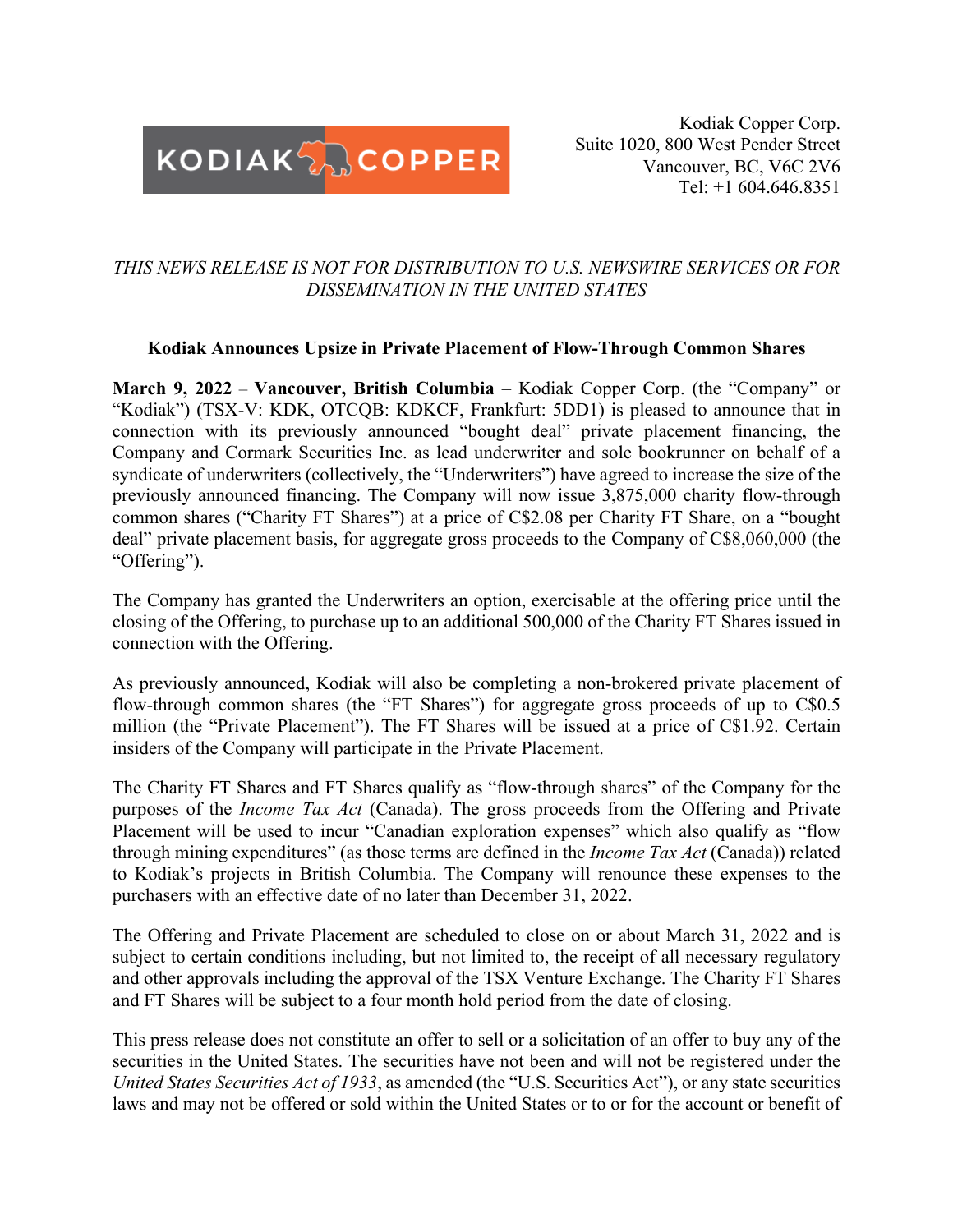a U.S. person (as defined in Regulation S under the U.S. Securities Act) unless registered under the U.S. Securities Act and applicable state securities laws or an exemption from such registration is available.

On behalf of the Board of Directors

## **Kodiak Copper Corp.**

*Claudia Tornquist* President & CEO

For further information contact: Nancy Curry, VP Corporate Development ncurry@kodiakcoppercorp.com +1 (604) 646-8362

## **About Kodiak Copper Corp.**

Kodiak is focused on its 100% owned copper porphyry projects in Canada and the USA. The Company's most advanced asset is the MPD copper-gold porphyry project in the prolific Quesnel Trough in south-central British Columbia, Canada, where the Company made a discovery of highgrade mineralization within a wide mineralized envelope in 2020. Kodiak also holds the Mohave copper-molybdenum-silver porphyry project in Arizona, USA, near the world-class Bagdad mine. Kodiak's porphyry projects have both been historically drilled and present known mineral discoveries with the potential to hold large-scale deposits.

Kodiak's founder and Chairman is Chris Taylor who is well-known for his gold discovery success with Great Bear Resources. Kodiak is also part of Discovery Group led by John Robins, one of the most successful mining entrepreneurs in Canada.

## **Cautionary Note Regarding Forward-Looking Information**

*Neither TSX Venture Exchange nor its Regulation Services Provider (as that term is defined in the policies of the TSX Venture Exchange) accepts responsibility for the adequacy or accuracy of this release.*

*Forward-Looking Statement (Safe Harbor Statement): This press release contains forward looking statements within the meaning of applicable securities laws. The use of any of the words "anticipate", "plan", "continue", "expect", "estimate", "objective", "may", "will", "project", "should", "predict", "potential" and similar expressions are intended to identify forward looking statements. In particular, this press release contains forward looking statements concerning the Offering and Private Placement, including the proposed use of proceeds, the participation of Teck and/or certain insiders of the Company in the Offering or the Private Placement, the closing date of the Offering and Private Placement, and the expected receipt of regulatory and stock exchange approvals. Although the Company believes that the expectations and assumptions on which the forward-looking statements are based are reasonable, undue reliance should not be placed on the forward-looking statements because the Company cannot give any assurance that they will prove correct. Since forward looking statements address future events and conditions, they involve*